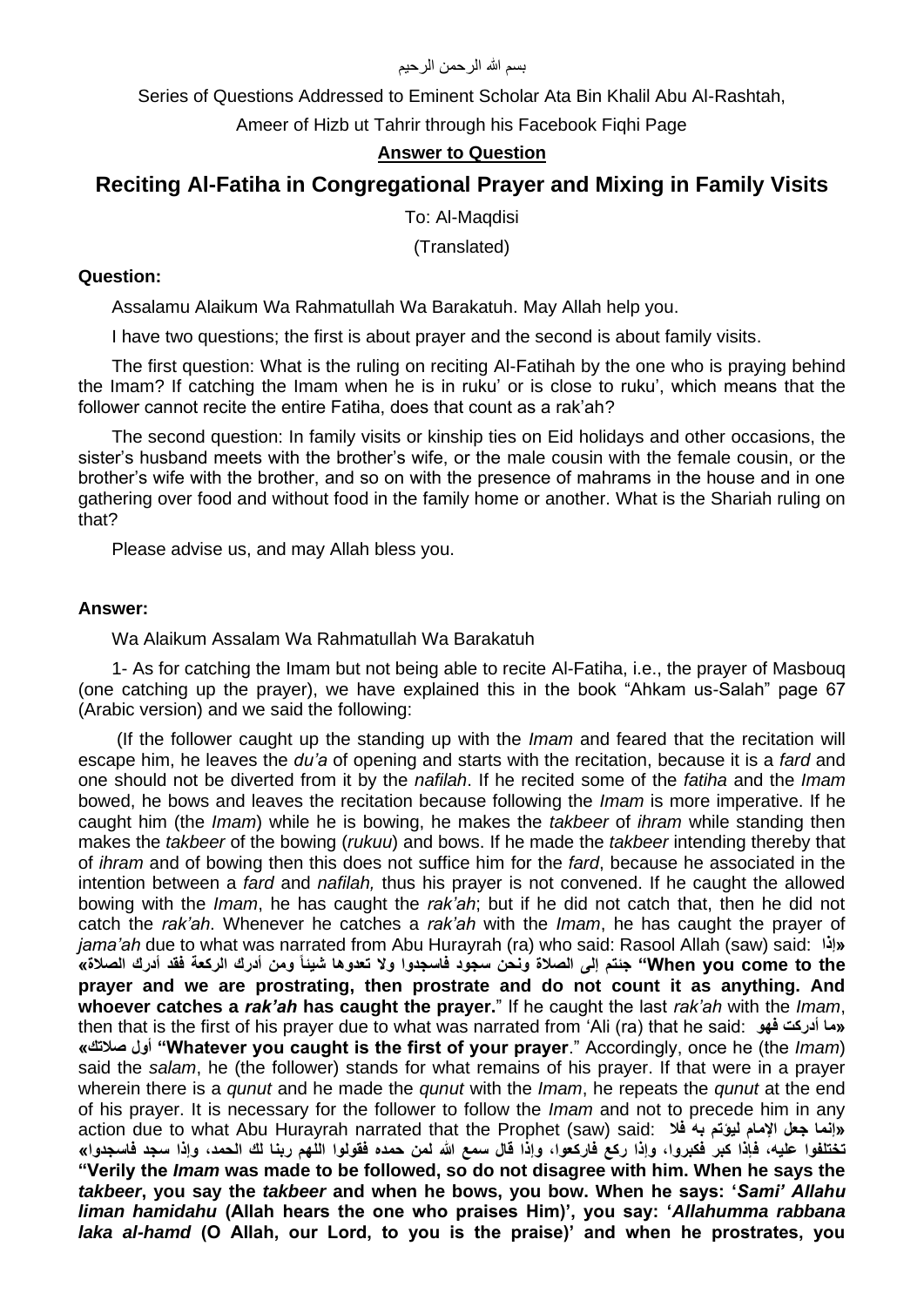**prostrate."** If the *Imam* forgets in his prayer, if it were in recitation the follower would reveal it for  **The« "كان أصحاب رسول هللا صلى الله عليه وسلم يلقن بعضهم بعضاً في الصالة«** :said and narrated Anas what to due *Imam* the **Sahabah of Rasool Allah (saw) would instruct each other in the prayer."** If it were in something quoted other than the recitation, the follower would say it aloud so that he hears it. If he forgets in an action, he says: '*Subhana'Allah* (Glory be to Allah)' to inform him. If a follower intends to separate from the *Imam* and complete (the prayer) alone, it is permitted whether that because» «لأن معاذاً أطال القراءة فانفرد عنه أعرابي، وذكر ذلك للنبي ﷺ فلم ينكر عليه». were with an excuse or not **Mu'adh lengthened the recitation so a Bedouin isolated himself from him. That was mentioned to the Prophet (saw) and he did not reject that."**)

2- As for maintain ties of kinship: it is mentioned in our books:

1- From the *Social System* Book – "Maintaining Ties of Kinship"

(…The ahadith indicate that keeping ties of kinship include all the relatives whether they are relatives from the marriageable degree (mahram) or unmarriageable degrees (mahram), from the asabah, or of those belong to raham

(the relations on the paternal side or the relatives from the maternal side), they are all described as Arham. There exist a number of ahadith concerning the keeping of ties of kinship (silat arrahm). He (saw) said: **»حمِ ر عُ قاط َةَّالجن لُ دخَي ال" »The one who severs ties with the relations**  will not enter Paradise»." [Reported by Muslim on the authority of Jubayr b. Mut'im]. It was narrated by Anas b. Malik that the Messenger of Allah (saw) said: سمن أَحبَّ أَن يُبْسَطَ له في رِزْقِهِ ويُنْسَأَ له **َ لْيَ ِص ْل َر ِح َمهُ« ِر ِه فَ ثَ أ في" Whoever loves that he is granted more wealth, and that his lease of life is َ prolonged, then he should keep good relations with his kith and kin."** [Agreed upon]

lt is narrated by Abu Hurayrah that the Prophet (saw) said: «إِنَّ اللَّهَ خَلَقَ الْخَلْقَ حَتَّى إِذا فَرَغ مِنْ خَلْقِهِ [said: الله قَالَتْ الرَّحِمُ هَذَا مَقَامُ الْعَائِذِ بِكَ مِنْ الْقَطِيعَةِ قَالَ نَعَمْ أَمَا تَرْضَيْنَ أَنْ أَصِلَ مَنْ وَصَلَكِ وَأَقْطَعَ مَنْ قَطَعَكِ قَالَتْ بِلَى يَا رَبِّ قَالَ فَهُوَ لَكٍ قَالَ **َ َ َ َ** Allah created His" رَسُولُ اللَهِ ﷺ فَاقْرَعُوا إِنْ شِئْتُمْ فَهَلْ حَسَيْتُمْ إِنْ تَوَلَّيْتُمْ أَنْ تُفْسِدُوا فِي الأَرْضَ وَتُقَطِّعُوا أَرْحَامَكُمْ» **َ َ ِ ِ creation, and when He finished it, the womb got up and said, I seek refuge with you from al-qatia (ties being severed with me)." On that Allah (swt) said: "Don't you accept that I bestow my favours on him who keeps your ties, and withhold My favours from him who severs your ties?" On that it said, "Yes, Oh my Lord!" Then Allah (swt) said: "That is for you." Then the Messenger of Allah (saw) said: "If you wish, you can recite: Would you then if you were given authority, do mischief in the land and sever your ties of kinship?" [Muhammad: 22]"** [Agreed upon, above wording is from al-Bukhari]

The al-waasil (the one who keeps'' «لَيْسَ الواصِلُ بِالْمُكافَئِ وِلكنَّ الواصِلَ الذي إذا قَطَعَتْ رَحِمُهُ وَصَلَها» **good ties with kith and kin) is not the one who recompenses the good done to him by his relatives, but al-wasil is the one who keeps good relations with those relatives who had severed the bond of kinship with him."** [Reported by al-Bukhari from Abdullah bin Amru] The maintaining of ties of kinship (*silat ar-rahm*) indicates the importance of what Allah (swt) has legislated regarding the keeping of good and friendly relations within the Islamic community, in the maintaining of good relations and co-operation between relatives, and the extent of the Sharee'ah"s concern to organise the meeting of men and women and organise what results from this meeting in terms of the relationships ('*alaqaat*) and whatever branches out from it. Hence the Islamic Shari'a, through the rules which it legislated for the social aspect in the society, provides the best social system for humankind…)

2- From the *Social System* book- "Private Life"

(…These rules protect the private life from outsiders who wish to enter, regardless of whether it is a stranger (*ajnabi*) or a close person whom marriage is prohibited (a mahram) or an in-law. In the private life, a woman will live with other women or her mahram men since they are the ones in whose presence she can show the parts of charms which she naturally shows in the private life. Apart from other women and her mahram men, the woman may not live with anyone else because she is not allowed to show parts of her body that are usually apparent when she does the housework, which exceed the hands and face. Thus, the private life is restricted to women and mahram men. There is no difference between Muslim or non-Muslim women since they are all women in spite of their religion. The fact that the woman is commanded not to show the parts of charm to people she can marry but allowed to show them to her mahrams is clear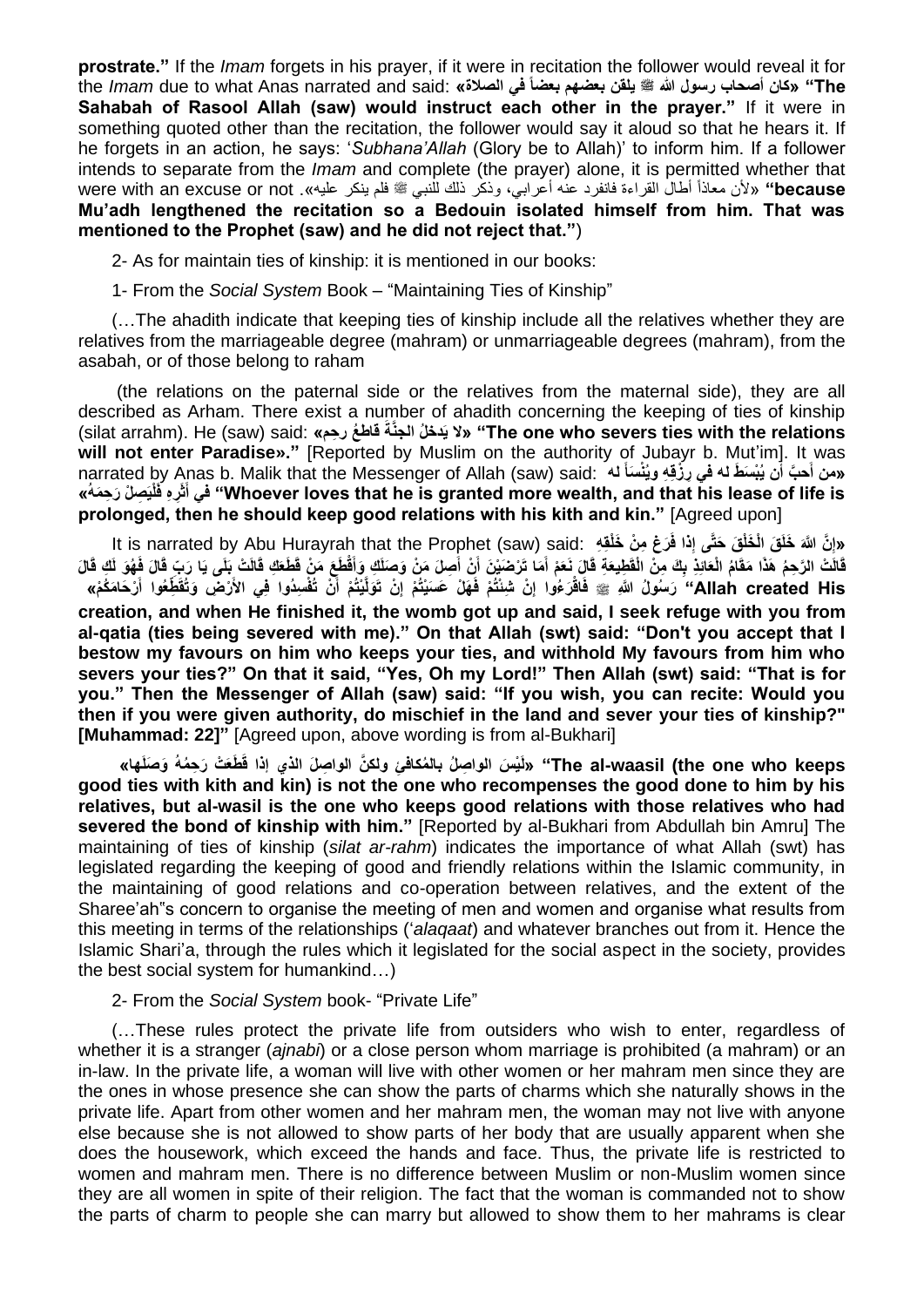evidence that the private life is restricted to the mahrams only. Allah (swt) said: **تِ اَمنِ ؤْ مُ ل** ﴿ **َوقُل ِل ْ** يَغْضُضِنْ مِنْ أَبْصَارِ هِنَّ وَيَحْفَظْنَ فُرُوجَهُنَّ وَلَا يُبْدِينَ زِينَتَهُنَّ إِلَّا مَا ظَهَرَ مِنْهَا وَلْيَصْرِيْنَ بِخُمُرٍهِنَّ عَلَىٰ جُيُوبِهِنَّ وَلَا يُبْدِينَ زِينَتَهُنَّ إِلَّا **ِ ِ** لِبُعُولَتِهِنَّ أَوْ آبَائِهِنَّ أَوْ آبَاءِ بُعُولَتِهِنَّ أَوْ أَبْنَائِهِنَّ أَوْ أَبْنَاءِ بُعُولَتٍهِنَّ أَوْ إخْوَانِهِنَّ أَوْ إخْوَانِهِنَّ أَوْ إخْوانِهِنَّ أَوْ إخْوانِهِنَّ أَوْ إخْوانِهِنَّ أَوْ بَنِي إِخْوَان And tell the believing'' أَيْمَانُهُنَّ أَوِ التَّابِعِينَ غَيْرِ أُولِي الْإِزْبَةِ مِنَ الرِّجَالِ أَوِ الطِّفْلِ الَّذِينَ لَمْ يَظْهَرُوا عَلَىٰ عَوَّرَاتِ النِّسَاءِ﴾ **َ َ َ**

**women to lower their gaze, protect their private parts and not to show their places of charm in public beyond what may (decently) be apparent thereof; hence let them draw their headcoverings (khumur) over their necks and chests (juyoob). And let them not display (more of) their charms to any but their husbands, their fathers, their husbands" fathers, their sons, their husbands" sons, their brothers, their brothers" sons, their sisters" sons, their women folk, their slaves, such male attendants as are beyond all sexual desire, or children that are as yet unaware of women's nakedness;"** [An-Nur: 31].

Falling under the same rules of the mahram men are the slaves they own, and men who have no desire in women such as the elderly lacking any sexual capacity, castrated, eunuchs and the like. Such people may be present in the private life. Apart from them non-mahram men, even if they were relations, are not allowed to be in the private life. This is because the woman is not allowed to show before them the parts of her body which usually appear at home. **Thus, it is absolutely haraam for non-mahram men to meet women in the private life. Exceptions are only those which the Legislator defined such as for food and visiting relatives. Such exceptions, however, are allowed only if the woman is accompanied by a mahram man and has her entire 'awrah covered.)**

3- **We have also elucidated this in a number of answers, including:**

#### **From the Answer to a Question on 28/2/2010**:

(The presence of men and women in the Islamic life approved by the Messenger (saw) and the Shariah evidence that regulates the Shariah transactions between men and women... All of this is clearly stated, and more than one answer has been issued in this matter, and we hoped that there would be no ambiguity in the matter

Nevertheless, in this letter, I will make the matter clearer, Allah willing, in the hope that there will be no ambiguity in this matter:

\* The public life means the presence of men and women in public places that do not require permission to enter, and these have Shariah rulings that regulate the presence of men and women in them.

The private life is in places where entry requires permission, such as homes, and this also has Shariah rulings that regulate the presence of men and women in them.

\* As for the private life "homes", the matter is clear, and does not need further clarification, as the women's living in them, it is with their mahrams and not with foreigners; unless there is a text regarding a specific case **such as maintaining the ties of kinship (Silat ul-Rahm), then it is permissible for a relative to observe family ties with his female relative, even if she is not a mahram, such as if a cousin visits and greets his female cousin on Eids, of course without being alone (Khalwa), and without revealing her 'awra (nakedness), such as going with his father or uncle and fulfilling his ties of kinship, even if she is not a mahram**.

\* As for public life, if there is a need that the Shariah approves of the meeting of men and women during it, then this meeting is permissible according to its Shariah requirements. We say according to its Shariah requirements, because there are Shariah rulings that organize this meeting as follows:

1- The necessity of separating the men's rows from the women if there is a need for which the Shariah recognizes the presence of men and women, if it is for the same purpose of the gathering, such as the presence of men and women for prayer, or to attend a science lesson, or for a lecture in the Dawah, or for a general work of Dawah... In these cases, it is permissible for men and women to be present with the rows segregated, and this is sometimes called a public life with special rulings, meaning that there is a specific method for the presence of men and women.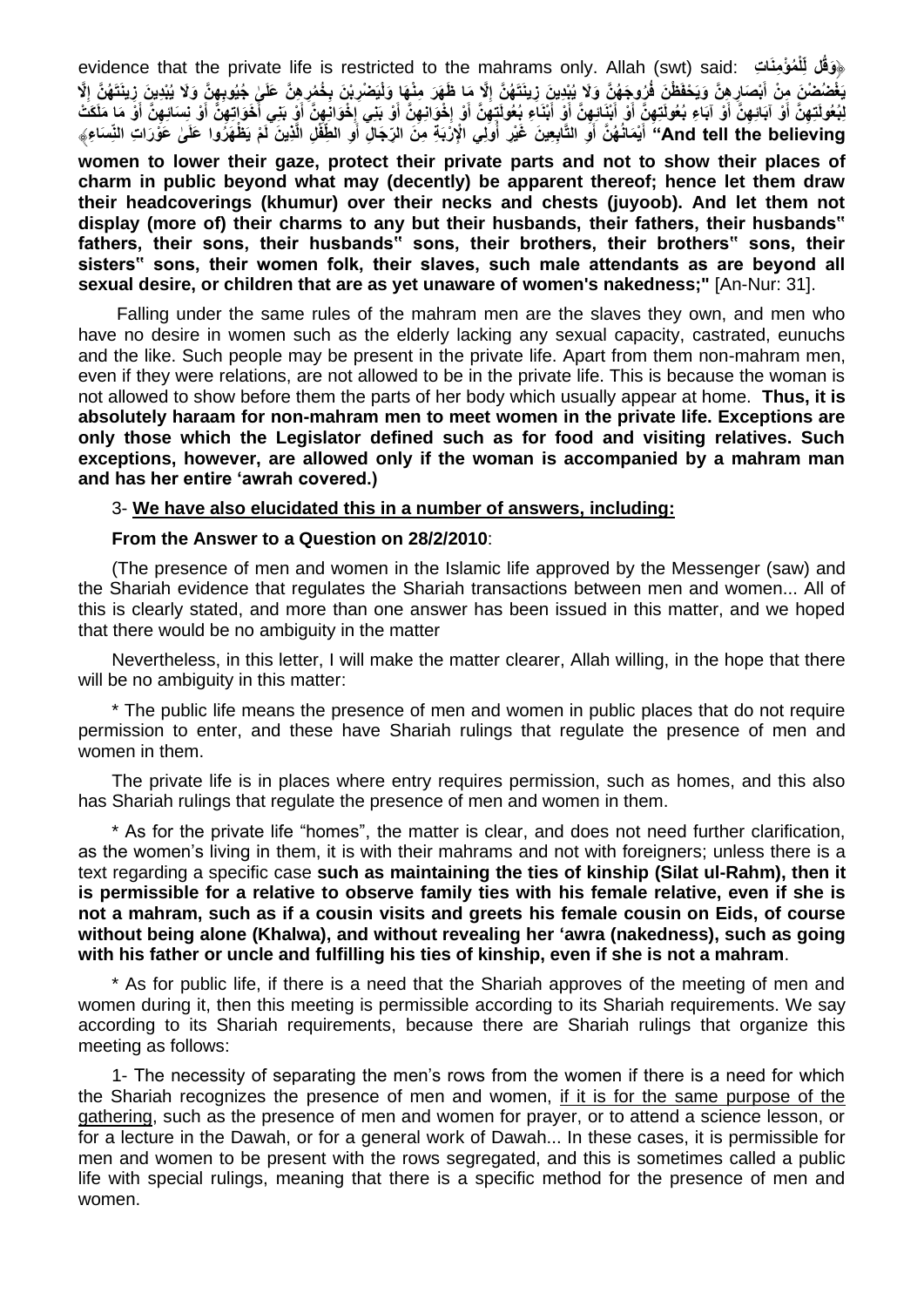2- It is not obligatory to separate the rows in public life, if the need for which the Shariah approves the presence of men and women is for different purposes for the gathering, such as the